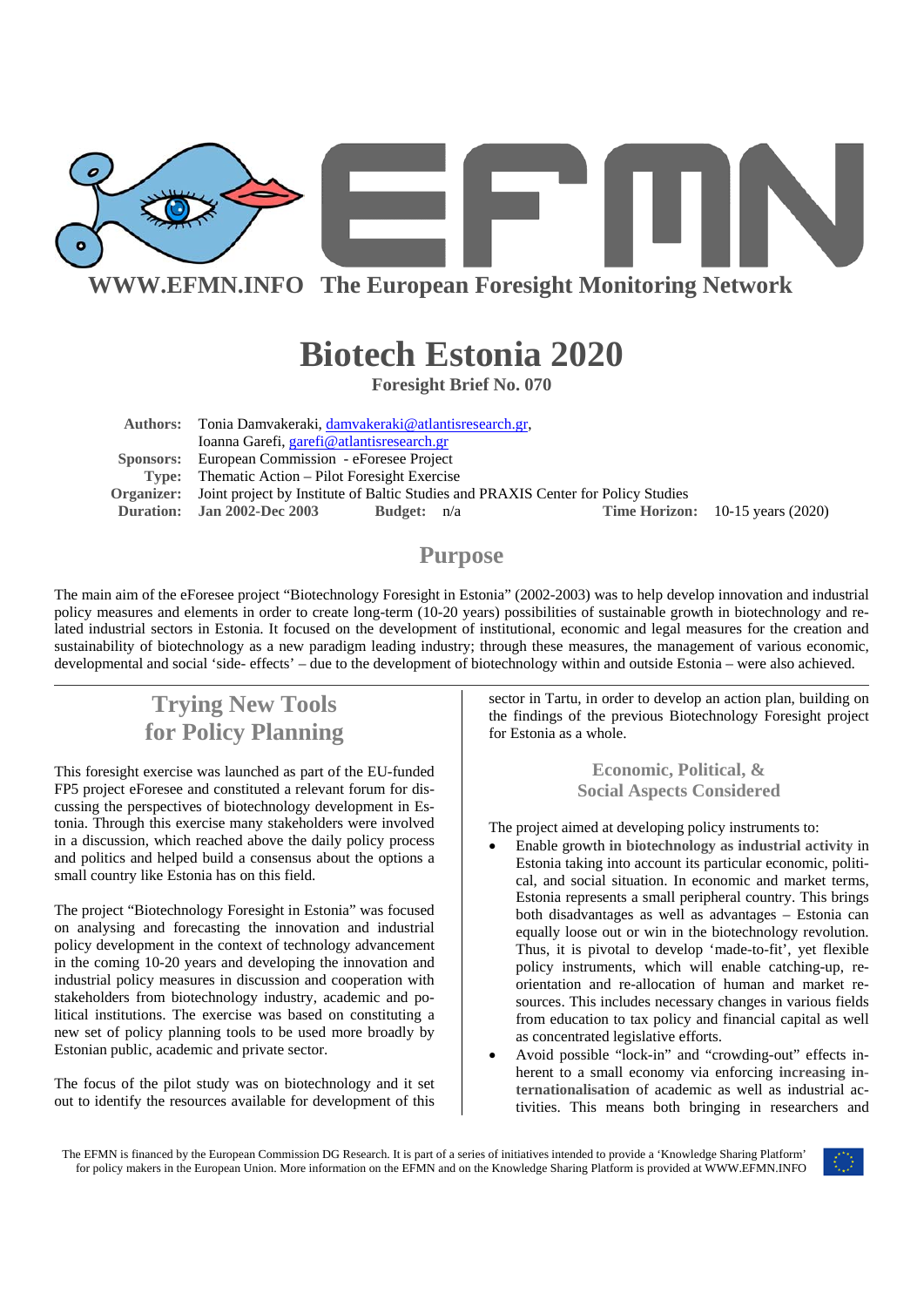companies from other countries as well as strengthening Estonian ties to the European Research Area.

The project also aimed at raising awareness about opportunities and threats of biotechnology in related economic sectors – and even remotely related – to biotechnology. This includes

### **Creating a Learning Environment**

For the implementation of the exercise, the creation of an effective learning environment for building the required theoretical and practical framework of different methodologies as well as familiarisation with best practices in other countries was considered as a prerequisite. Through mapping and conomination process, a list of 60 names who indicated their direct interest in the activity and their willingness to participate in expert panels and workshops in personal capacity. This meant that it was necessary to choose methods that would be suitable for smaller groups of experts with more active participation in the process.

On March 19<sup>th</sup> of 2002, the foresight exercise was kicked-off in Tartu and was attended by 50 persons representing policy makers, business and academic community. The kick off was initiated with laying down the strategic objectives, specific goals, timetable and methodological basis of the pilot exercise. An overview of other relevant foresight activities in Europe and elsewhere were given and the conclusions of various studies on biotechnology were presented.

The expert panels were asked to prepare a **SWOT analysis** of the sub-sectors of the Estonian biotechnology. Based on the relevant background of registered participants, **five expert panels** had been designated. Three of them were technology panels on biomedical, agricultural and environmental biotechnology respectively and two of them were policy oriented expert panels on economic and social aspects of biotechnology respectively.

The first task of the expert panels was to critically review the results of previous cluster studies on biotechnology and provide a SWOT analysis in the corresponding field. The results of each of the expert panels were later sent to other expert panels as well in order to ensure the coherent approach to the issues raised.

The next milestone had to do with the **scenario-drafting**  workshop that was held on the 17<sup>th</sup> of April in Parnu. The main objective of this workshop was to agree on the main dimensions of the possible scenario development. Based on the results of the previous SWOT analysis meeting, the expert group started identifying both internal and external key drivers, trends and factors of change to have an expected impact on development of biotechnology. The identified factors were then linked in terms of importance and probability. Combining some of those factors with each other was used as a brain-

touching upon ethical and social issues as well as developing industrial policy measures, both horizontal and activityspecific, in order to prepare the economy and its social base as a whole for the biotechnology revolution. This will also help embedding biotechnology industry into the Estonian economic landscape without large-scale social irruption.

storming session to identify the most relevant dimensions of the scenarios.

> **Will Biotech Become the Next Techno-Paradigm in Estonia?**

It was finally agreed that the most important external dimension is whether the biotechnology will be the next technoeconomic paradigm and most important internal dimension will be whether a viable **biotech cluster** will emerge in Estonia or not. Combination of those two dimensions will allow developing up to 4 macro-scenarios on the prospective development of Estonian biotechnology.

Yet, another **expert panel meeting** was held in September in Tartu, to discuss the technology trajectories of identified technological platforms of biotechnology in Estonia. The main objective was to analyse which technologies are still in the initial phase of development, which are rapidly developing and which are already in the phase of decline both at global and Estonian level, so that it would be possible to identify any major discrepancies with local and global development.

Finally, a **foresight conference** was organised in Taagepera on December, where the results of the biotechnology pilot exercise were presented to the relevant stakeholders. This conference was the chance for a final discussion on outcomes, which resulted in the **final report** of the eForesee Estonian pilot exercise. It was also agreed that this report would be used as an input for the preparation of the national strategy on biotechnology for the years to come.

When the foresight exercise was coming to an end in December 2003, Ministry of Economic Affairs and Communication took the initiative to start **preparing a national biotechnology strategy**. The outcomes of the foresight pilots in terms of conclusions and recommendations were integrated into the terms of references for the drawing up of the national biotechnology strategy.

### **Three Scenarios: Relocation, Human Resources, Internationalisation**

Once the first draft scenario was prepared, many workshops were carried out in order to elaborate and further exploit them. A two dimensional matrix was chosen and three scenarios were extracted so as to illustrate the possible future. The first dimension was about whether biotechnology will be the next enabling techno-economic paradigm in the world and the sec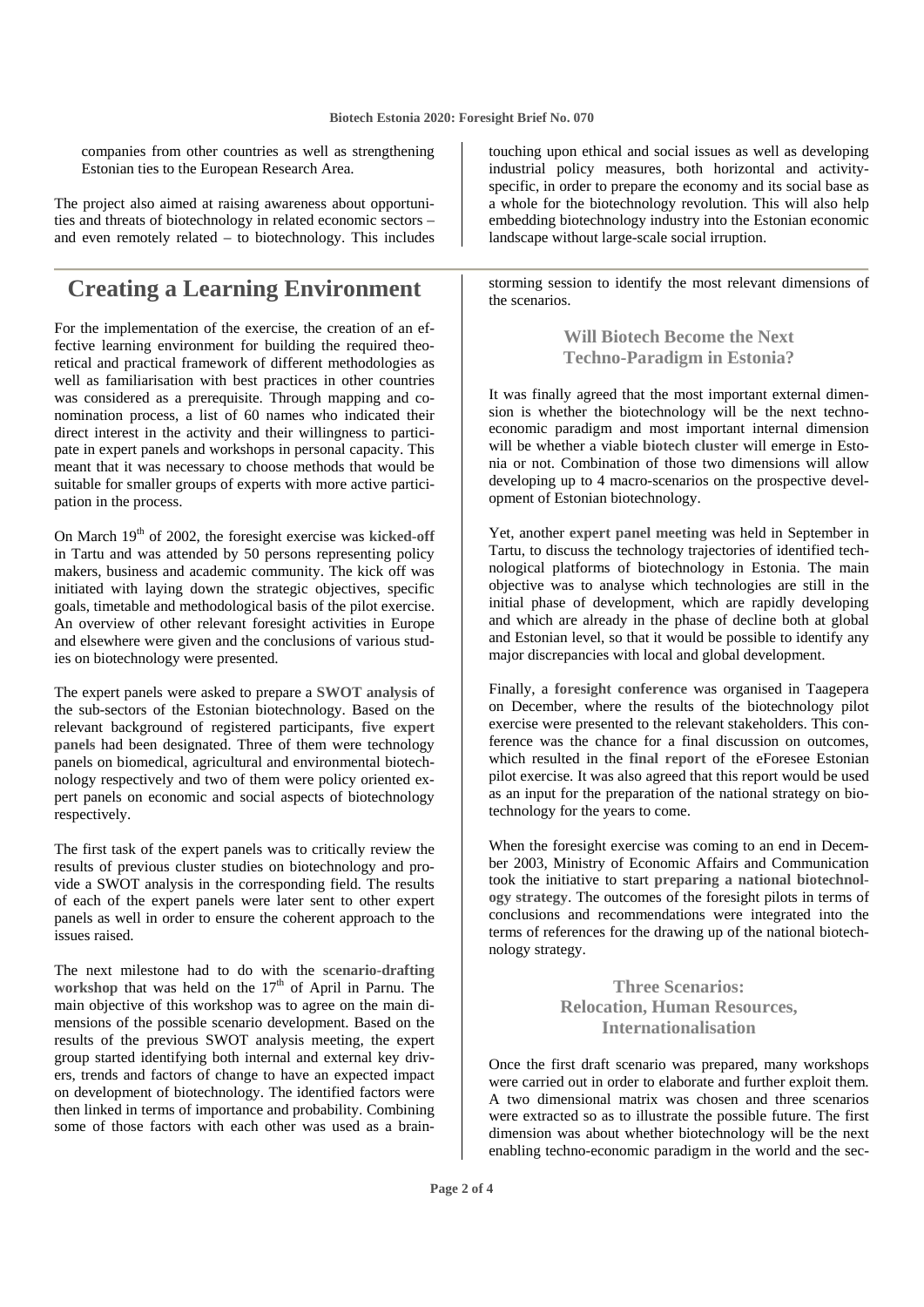ond dimension was whether Estonia will succeed in developing a full-fledged biotechnology sector.

Three "possible scenarios" were developed according to the final pilot report:

- It is necessary to establish legislation and policy measures that will promote relocation of the medium-tech industries to the Baltic States.
- It is imperative for the government to facilitate development of strategic long-term technology roadmaps, and to provide support for the development of human resources

### **Sharing the Experience: Biotech in Small Candidate Countries**

An **international conference** on the topic of foresight on biotechnology in small candidate countries took place in September 2002. This conference provided valuable insights on general policy formulation as well as inputs to the pilot foresight actions to be implemented under the eForesee project. The specific objectives of this conference were:

- Contribution to the **policy formulation capacity** among policymakers and policy researchers in the Baltic States,
- Contribution to the **awareness raising** on the role of foresight in R&D management among biotechnology researchers and entrepreneurs,
- Development of the knowledge and understanding of policy makers and policy researchers in Estonian and the Baltics on issues related to the **implementation and design of foresight activities,**
- Discussion of all the relevant perspectives and challenges related to the development of biotechnology especially in **small candidate countries,**
- Discussion on how the establishment of the **European Research Area** will help in the formulation and coordination of RTD activities and policies in the biotechnology sector in small candidate countries.

#### **Building Momentum**

- The foresight exercise resulted in a clear vision on the determinants of Biotech innovation in 2020 and in detailed analysis of what are the most critical components enabling the vision to become reality.
- Biotechnology foresight contributed to the process of elaborating the **national strategy on biotechnology**, which will lay down the foundation for a national bio-

### **Recommendations for a Five-Year Period**

In order to fully exploit the commercial potential of biotechnology in Estonia a dual approach is recommended aiming at so as to increase and enhance the levels of competitiveness of specific sectors where Estonia is possessing comparative advantage

• Estonia is unable to compete in development of new platform technologies due to its small size. However, acknowledging the limitations of S&T foresight in a small and technologically backward country, one should focus in attracting investments on the emergence of new disruptive technologies internationally rather than specific domestic specialization.

technology programme. This process of strategy building has been integrated in the policy process since the first half of 2004.

- One of the direct results of the foresight activity was the still pending question whether the Estonian state should carry out a **national foresight in order to set its longterm priorities**, particularly having a clear need to increase the coherence and quality of the policy planning process for next implementation periods of the European Structural Funds. The example of the eForesee experiences provides a strong case for undertaking such an exercise on broader scale to generate input for the next National Development Plan.
- The foresight process included all the **major Estonian stakeholders from public, academic and the private sector** in the field of biotechnology. It is to be hoped that the common vision, which emerged from the exercise, will be carried on to various initiatives and programmes those stakeholders are preparing and implementing.
- For the implementation of the exercise, there was a close collaboration with the **Estonian Biotechnology Association**, which includes all the major Biotech companies in Estonia; at the same time, there was also direct involvement of academic institutions, which enabled foresight to become a catalyst for reinforcing or creating new partnerships in light of the discussion on development perspectives of the whole biotechnology sector.
- Foresight was extremely beneficial in terms of exploring the foresight methodology and providing basis for further foresight projects in Estonia. **Tacit knowledge**, which resulted from the process, was spread broadly over the wide range of stakeholders who can turn this into new foresight type of activities.

both, to develop biotechnology as an important field in the high-tech sector, namely the biomedical area, and as tool to increase innovativeness of the economically more relevant low-and medium-tech sectors such as food-processing, woodprocessing and the chemical industry. The proposed dual stage master plan of Biotechnology Implementation into Economy